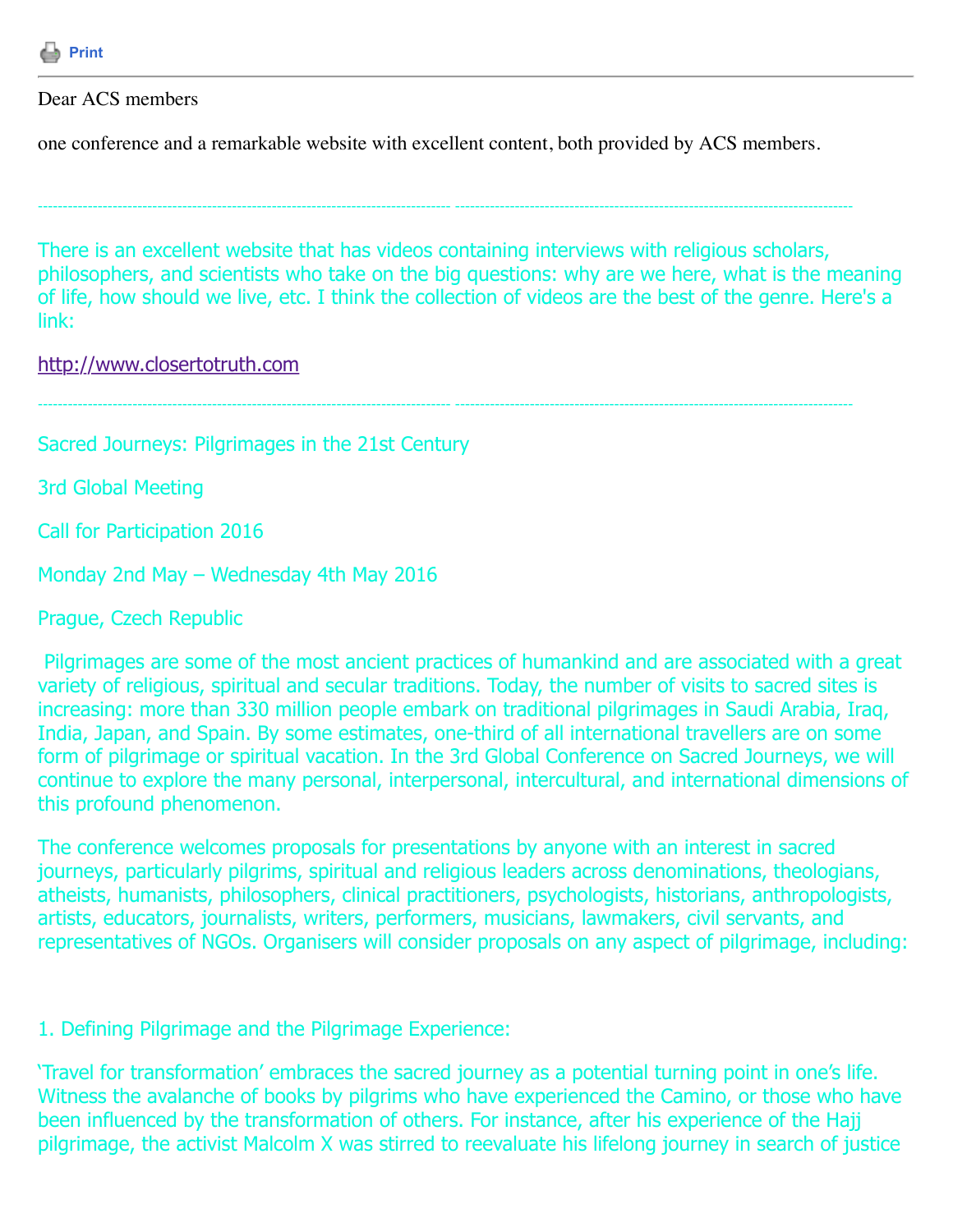and reconciliation as well as his thinking regarding race relations in the United States. Questions arise as to how and when a journey becomes 'sacred' and how and when pilgrimage devolves into a mere tourist endeavor, and what constitutes an 'authentic' pilgrim. Does tourism merely observe the authentic in others, whereas pilgrimage seeks it for oneself? What are the unique attributes of "pilgrimages" and what is at stake in defining something as "pilgrimage" as opposed to merely a journey? How do new (and old) definitions of sacred and secular pilgrimage inform our current understanding of authenticity? How has the meaning of pilgrimage and motives for travel changed over time? What role do the concepts of miracles and salvation play in the pilgrimage experience? How has the pilgrimage experience been explored by writers, artists, performers and singers, including humanists, agnostics, atheists and musicians? How can we understand the postpilgrimage experience and its larger impact on individuals and the community (which can be nonreligious and/or secular, involving, for instance devotional exercises, meditation practices, mental journeys, etc.)?

# 2. Reinforcing the Vision of the Ultimate Unity of Humanity:

Pilgrimage scholar George Greenia's insight that 'pilgrimages generate the least violent mass public gatherings [that] humankind has designed for itself' inspires the question: In what ways can the concept of the sacred journey lend itself to envisioning a world united in difference? We can reflect, for instance, on the sacred journeys to both Adam's Peak and Kataragama in Sri Lanka (major sites of interfaith pilgrimage), or to the Sufi sacred shrine in Ajmer in India, which likewise provides a powerful example of intercultural cooperation. Do pilgrimages always support self-improvement and unity? How do pilgrimages contribute to a sense of community and belonging? What are strategies for disseminating the personal enrichment and knowledge gained through pilgrimages to the wider community?

# 3. Pilgrimage and Globalization:

The global playing field is levelling and technology is impacting pilgrims in innumerable ways. In Mecca, for instance, telephone 'apps' assist Hajj pilgrims searching for animals for sacrifice; in Lourdes, an 'app' provides details on miraculous healings, proudly declaring, 'A miracle could happen' during the pilgrim's visit. Infrastructural and support services are also improving, and jour-neys once thought to be too difficult or challenging, such as that to Amarnath in India, are now within reach of vast numbers of pilgrims. What is the impact of modern conveniences on the experience of the pilgrimage, paying particular attention to how new trends sit alongside traditional practices and enable new opportunities for undertaking sacred journeys? What is the relationship between law, policy and the conditions of pilgrimage (i.e. immigration provisions, infrastructure and development, etc.)?

# 4. Modernization and the Global Trend Towards the Dissolution of Traditional Ways:

Pilgrims cling to what they ascertain as familiar and reaffirm what they believe to be 'true' at local levels. There may be a growing awareness that 'the world is one' and that we must work together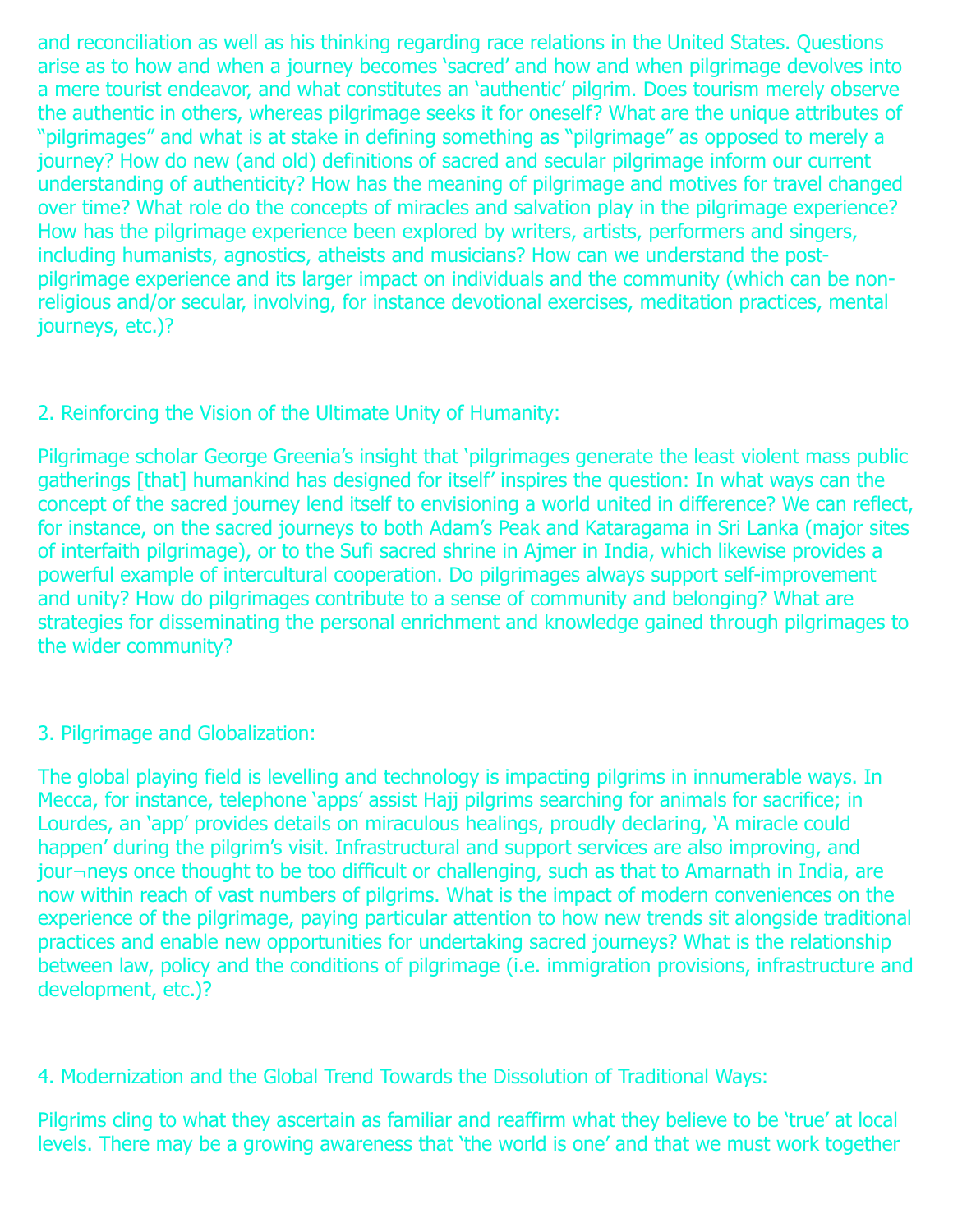to deal with our common ecological, political, and security problems, but in the interest of cultural survival, primordial standard-bearers like nation, tribe, and race have been reified and reenergized. Now, for instance, journeys of all persuasions are being undertaken along ancient pathways that have been rediscovered and/or redeveloped. What kinds of trends along these lines might we forecast for the future? Could these developments also prove the undoing of pilgrimages, or merely generate changes in the way pilgrimages are understood? What are the implications of the monetization and commercialization of pilgrimages, both for the pilgrims themselves and the communities they visit on their journey?

# 5. Secular/Virtual Pilgrimage:

Major secular pilgrimages to such sites as Abbey Road in London, Elvis Presley's home of 'Graceland,' and rock star Jim Morrison's grave site in Paris attract astonishing numbers of 'pilgrims.' What are the similarities and differences between sacred and secular pilgrimages? More and more we are living in a 'global village' and the 'pilgrimage in my front room' phenomenon is facilitated by video and satellite links. Must pilgrimages, whether sacred or secular, always involve a physical journey 'in league' with others? How do virtual or alternative pilgrimages recreate the pilgrimage or tourism experience in a virtual world-and are these still 'authentic' experiences? How might considerations of fan behaviours in the context of pilgrimages allow us to better understand the psychological dynamics of being a 'fan'? What are the implications of 'dark' pilgrimages to sites of remembrance and commemoration (i.e., the Hiroshima Peace Museum, the Irish National Famine Museum, Rwanda genocide memorials, etc.)?

Further details and information can be found on the conference website:

[http://www.inter-disciplinary.net/probing-the-boundaries/persons/sacred-journeys/call-for](http://www.inter-disciplinary.net/probing-the-boundaries/persons/sacred-journeys/call-for-presentations/)presentations/

# Call for Cross-Over Presentations

The Sacred Journeys project will be meeting at the same time as a project on Slavery and another project on Testimony. We welcome submissions which cross the divide between both project areas. If you would like to be considered for a cross project session, please mark your submission "Crossover Submission".

# What to Send

300 word abstracts, proposals and other forms of contribution should be submitted by Friday 4th December 2015.

All submissions be minimally double reviewed, under anonymous (blind) conditions, by a global panel drawn from members of the Project Team and the Advisory Board. In practice our procedures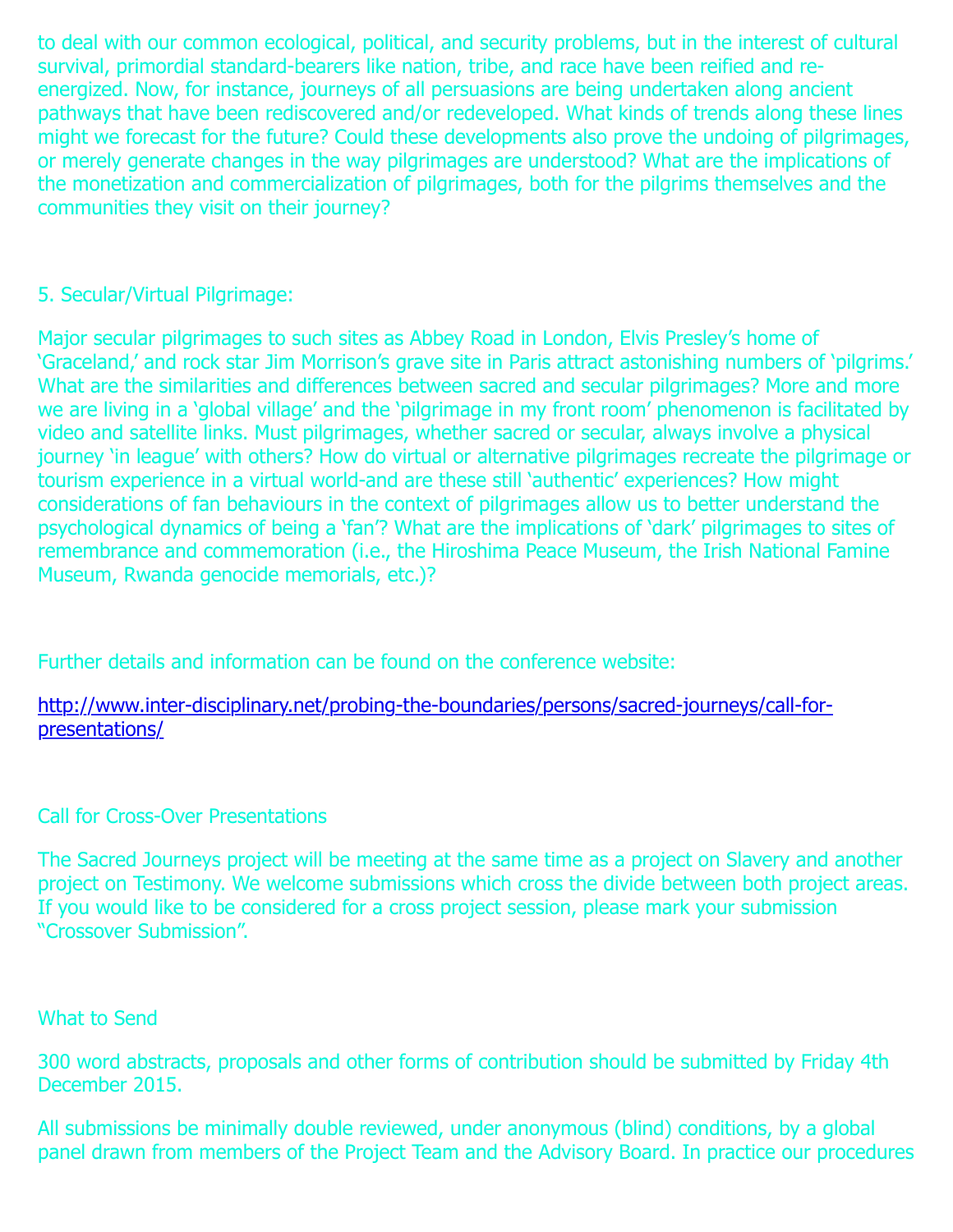usually entail that by the time a proposal is accepted, it will have been triple and quadruple reviewed.

You will be notified of the panel's decision by Wednesday 16th December 2015.

If your submission is accepted for the conference, a full draft of your contribution should be submitted by Friday 18th March 2016.

Abstracts may be in Word, RTF or Notepad formats with the following information and in this order:

a) author(s), b) affiliation as you would like it to appear in programme, c) email address, d) title of proposal, e) body of proposal, f) up to 10 keywords.

E-mails should be entitled: Sacred Journeys Abstract Submission

Where to Send

Abstracts should be submitted simultaneously to both Organising Chairs:

Organising Chairs:

Ian McIntosh: [imcintos@iupui.edu](mailto:imcintos@iupui.edu)

Rob Fisher: [sj3@inter-disciplinary.net](mailto:sj3@inter-disciplinary.net)

This event is an inclusive interdisciplinary research and publishing project. It aims to bring together people from different areas and interests to share ideas and explore various discussions which are innovative and exciting.

A number of eBooks and paperbacks have emerged and/or are in press from the work of this research stream. All papers accepted for and presented at the conference must be in English and will be eligible for publication in an ISBN eBook. Selected papers may be developed for publication in a themed hard copy volume(s). All publications from the conference will require editors, to be chosen from interested delegates from the conference.

# **Ethos**

[Inter-Disciplinary.Net](http://inter-disciplinary.net/) believes it is a mark of personal courtesy and professional respect to your colleagues that all delegates should attend for the full duration of the meeting. If you are unable to make this commitment, please do not submit an abstract for presentation. Please note: Inter-[Disciplinary.Net is a not-for-profit network and we are not in a position to be able to assist wit](http://inter-disciplinary.net/)h conference travel or subsistence.

Julio Bermudez, Ph.D. Associate Professor

\_\_\_\_\_\_\_\_\_\_\_\_\_\_\_\_\_\_\_\_\_\_\_\_\_\_\_\_\_\_\_\_\_\_